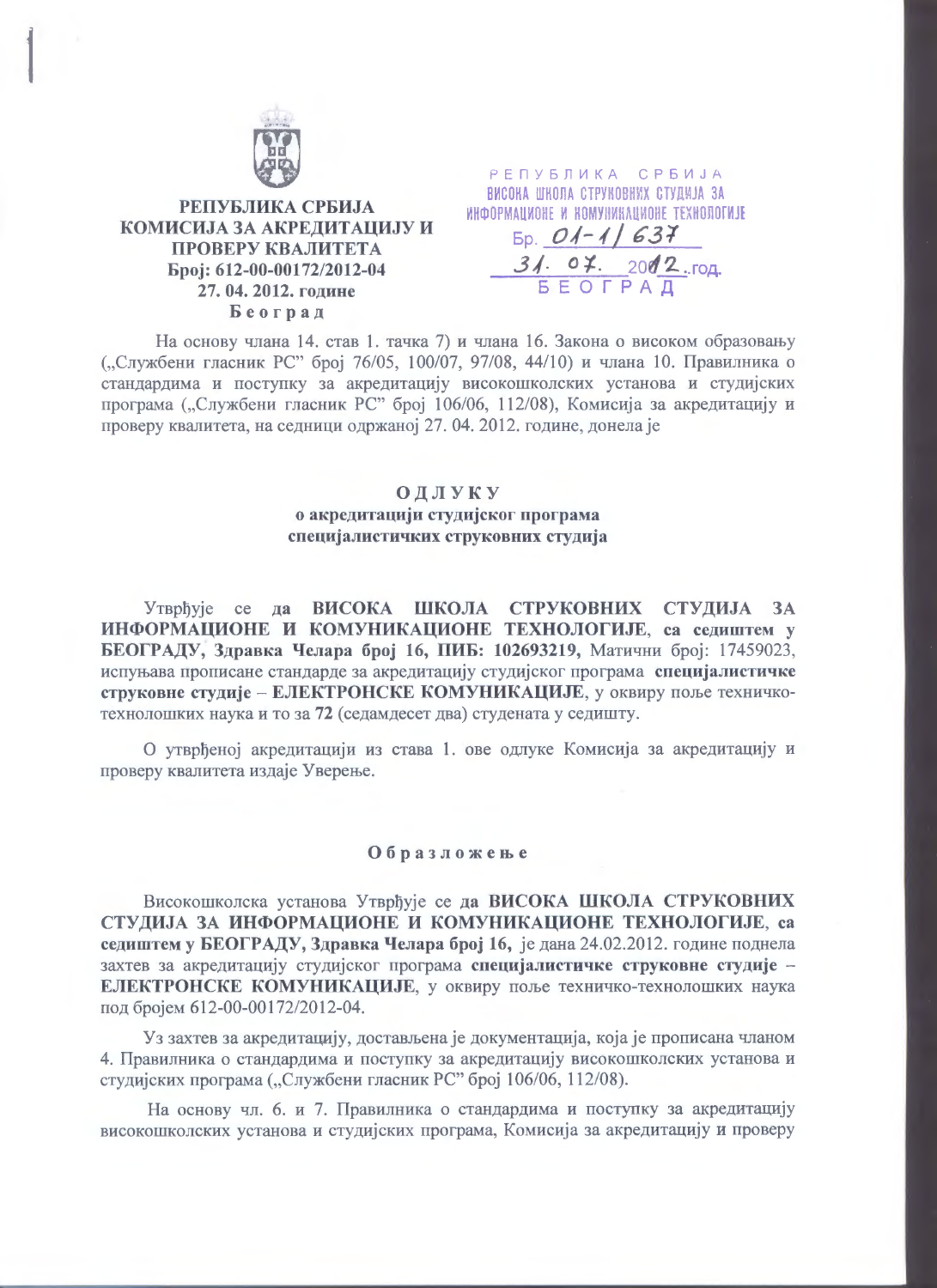квалитета, образовала је поткомисију ради утврђивања чињеница од значаја за доношење одлуке о захтеву за акредитацију и одредила рецензенте.

Извештај рецензената, о извршеној анализи достављене документације са оценом, извештај поткомисије, који садржи и оцену, сачињен након спроведеног непосредног увида у рад високошколске установе ВИСОКА ШКОЛА СТРУКОВНИХ СТУДИЈА ЗА ИНФОРМАЦИОНЕ И КОМУНИКАЦИОНЕ ТЕХНОЛОГИЈЕ, и предлог одлуке, достављени су Комисији за акредитацију и проверу квалитета.

Студијски програм припада пољу техничко-технолошких наука у области Електротехничко и рачунарско инжењерство, што је у складу са законом и листом области коју је утврдио Национални савет. Назив дипломе: СПЕЦИЈАЛИСТА СТРУКОВНИ ИНЖЕЊЕР ЕЛЕКТРОТЕХНИКЕ И РАЧУНАРСТВА (спец струк. инж. електр. и рачунар.) је у складу са листом звања коју је утврдио Национални савет, а дужина студија од 3 године у складу је са законом.

Програм је прихваћен од стране Наставног већа дана 27.12.2011. године

Студијски програм садржи све законом предвиђене елементе и има 60 ЕСПБ болова.

Студијски програм обезбеђује стицање компетенција за препознатљиве и јасне професије и занимања.

Сврха студијског програма је јасно формулисана, у складу је са мисијом и визијом Установе и односе се на образовање студената струковних студија у пољу техничко-технолошких наука. Студијски програм је добро осмишљен да обезбеди стицање компетенција за занимање струковни инжењер електротехнике и рачунарства у областима; рачунарске мреже и Интернет, базе података, програмирање и веб програмирање.

Циљеви студијског програма су у складу са задацима Установе и потребама тржишта рада. Укључују оспособљавање студената за нека од занимања као што су администратор рачунарских мрежа, систем инжењер, администратор база података, програмер, веб програмер. Weб сајт Установе је добро осмишљен и нуди потребне информације о Установи и студијским програмима.

Компетенције које студенти стичу савладавањем програма, су у складу са структуром и садржајем студијског програма и са исходима учења наведеним како у опису овог стандарда тако и по предметима у Књизи предмета. Услови и поступци који су неопходни за завршавање основних струковних студија и добијање дипломе струковни инжењер електротехнике и рачунарства су јасно наведени.

Савладавањем студијског програма студенти стичу опште и предметноспецифичне способности, које су у функцији квалитетног обављања стручне делатности струковног инжењера. Опште компетенција укључују, пре свега, способност примењивања знања у пракси и решавање проблема, способност стручног усменог и писаног изражавања, способност комуникације на енглеском језику, коришћење комуникационо-информационих технологија, способност учења и праћења новина у струци, способност прилагођавања новим ситуацијама и примене нових идеја, способност самосталног рада и рада у тиму, познавање основа инжењерског истраживања, способност за наставак студирања. Дате компетенције су усклађене са структуром и садржајем студијског програма и са исходима појединих предмета. Јасно су дефинисани и исходи учења.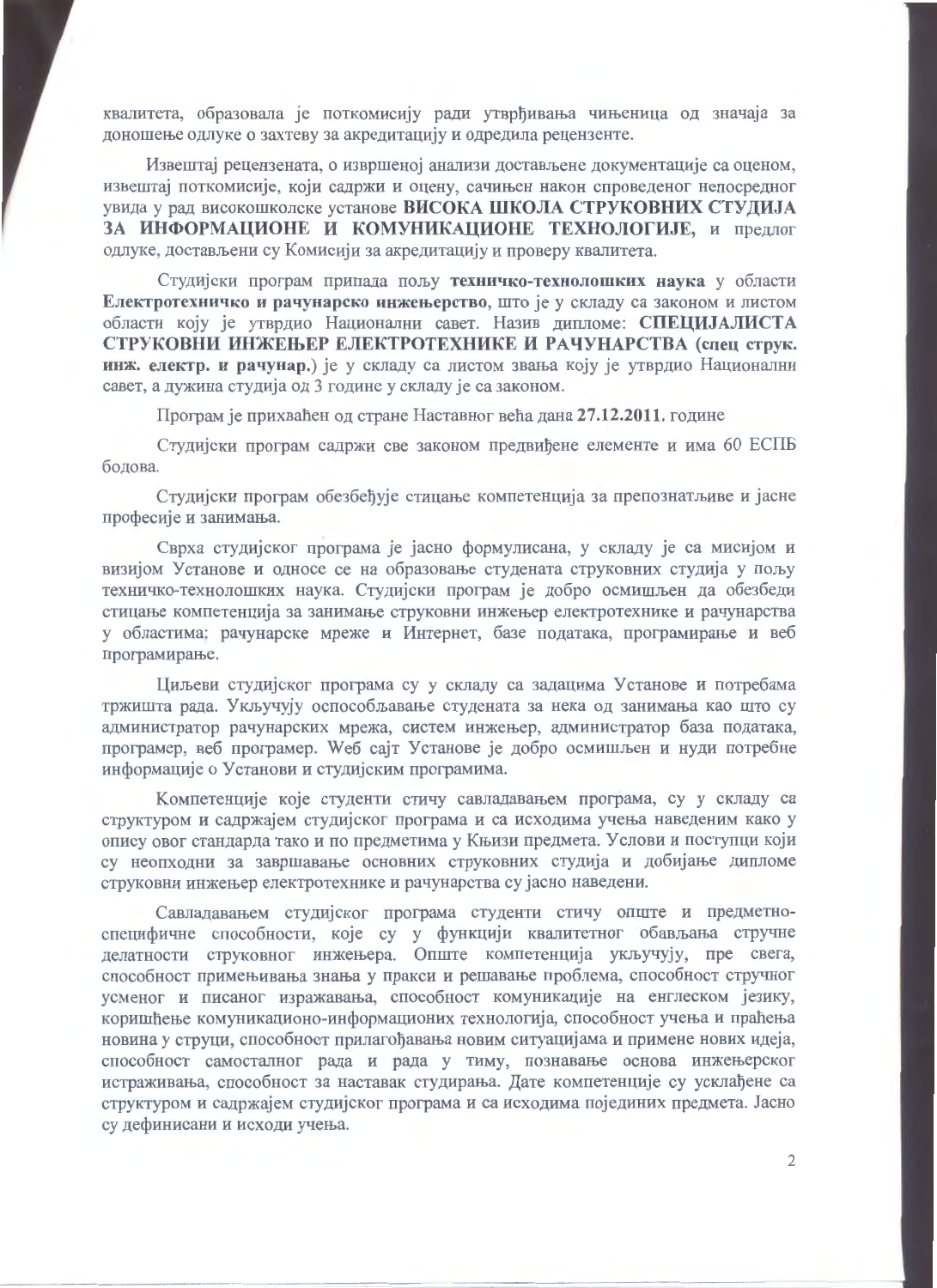Структура курикулума је усклађена са законом: најмање 40 часова активне наставе (укупно предавања и вежбе за прву годину 20.08/20.08) што чини укупно 1800.72 qacosa.

Програм садржи три модула: Модул 1 садржи 11 предмета укључујући Стручну праксу и Завршни рад. Од тога, 8 предмета су обавезни, а 3 су изборни (од 7 понуђених предмета, у оквиру 1 изборног блока). Модул 2 садржи 11 предмета укључујући Стручну праксу и Завршни рад. Од тога, 7 предмета су обавезни, а 4 су изборни (од 9 понуђених предмета, у оквиру 1 изборног блока). Модул 3 садржи 11 предмета укључујући Стручну праксу и Завршни рад. Од тога, 8 предмета су обавезни, а 3 су изборни (од 6 понуђених предмета, у оквиру 1 изборног блока). Број ЕСПБ бодова је правилно распоређен и дат појединачно за сваки прелмет.

Установа је приложила Књигу предмета, у којој је сваки предмет спецификован, тј. садржи: опис предмета са називом, типом предмета, годином и семестром студија, бројем ЕСПБ, именом наставника, циљем курса са очекиваним исходима, знањима и компетенцијама, предусловима за похађање предмета, садржајем предмета, препорученом литературом, методима извођења наставе, начином провере знања и оцењивања. За све предмете предвиђено је континуално праћење студената и расподела поена на предиспитне и испитне обавезе, што је у складу са Законом.

У структури студијског програма академско општеобразовни предмети су заступљени са 0%, стручни са 0% и стручно апликативни са 0%, у односу на укупан број ЕСПБ бодова.

Студијски програм је усклађен са савременим светским токовима и стањем струке у пољу техничко-технолошких наука и упоредив је са сличним програмима на иностраним високошколским установама, а посебно у оквиру европског образовног простора. Наведена су и доступне web адресе 3 програма са европског образовног простора са којима је програм усклађен и усаглашен

Акредитација се тражи за упис 72 студената.

Упис на студије се врши на основу јавног конкурса који се спроводи у складу са законом и Статутом. Садржај и начин полагања пријемног испита за упис на студијски програм детаљно је одређен, а поступак полагања пријемног испита и рангирања кандидата спроводи Комисија за упис студената.

Стуленти полагањем испита стичу одређени број ЕСПБ бодова. Број ЕСПБ бодова је утврђен за сваки предмет према оптерећењу студената. У спешност студената у савлађивању одређеног предмета континуирано се прати током наставе и изражава поенима. Оптерећење студената, односно садржај предмета је узето у обзир приликом одређивања ЕСПБ бодова. За све предмете предвиђене курикулумом предвиђено је континуирано праћење студената и расподела поена на предиспитне и испитне обавезе је у складу са Законом.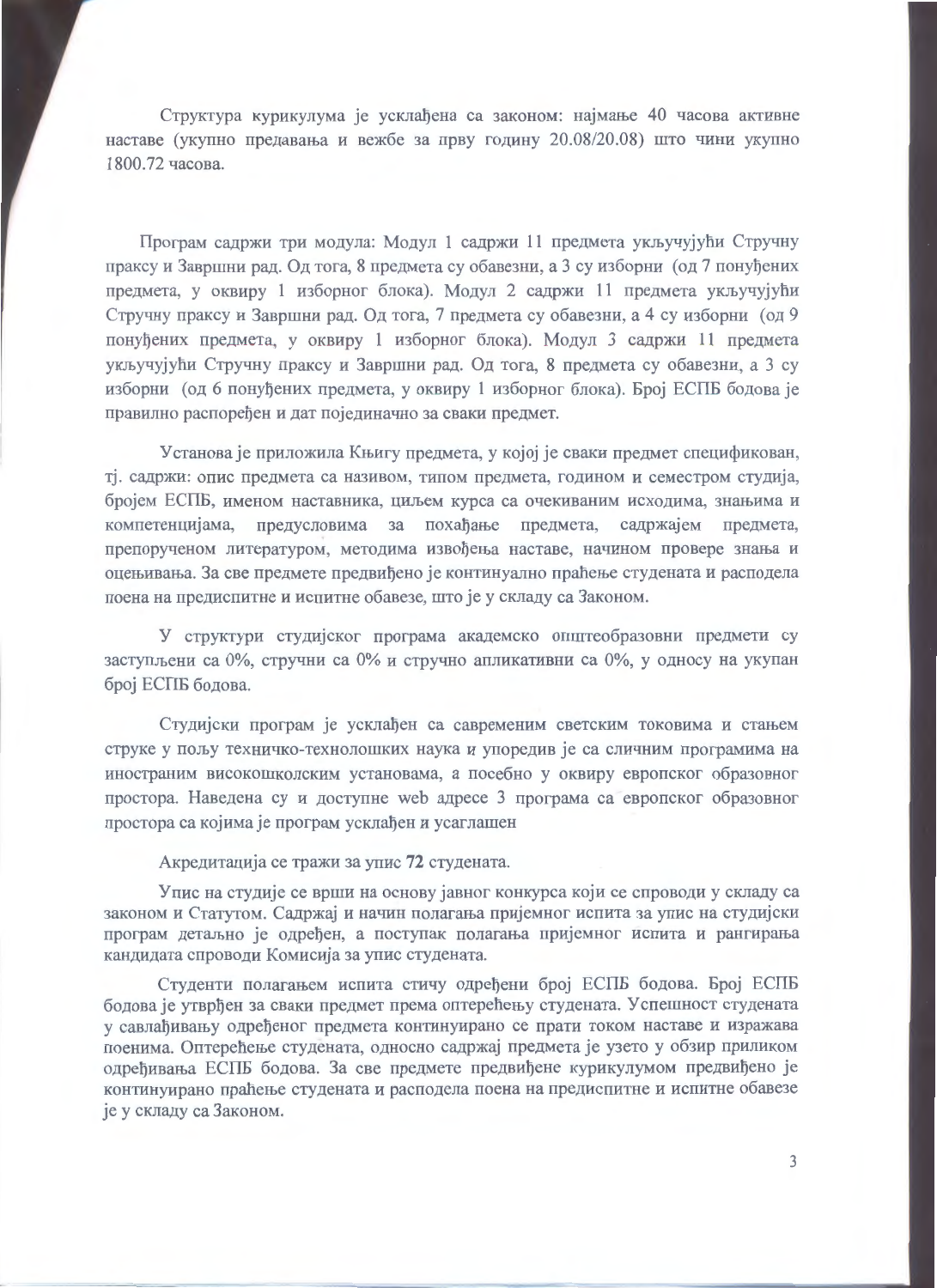Школа је у документацији за акредитацију приказала да располаже са 2039 m2 бруто простора, од којих 131,86 m<sup>2</sup> припада библиотеци и читаоници. Пошто ће школа на свим акредитованим студијским програмима и свим годинама студија имати укупно 966 студента, израчунава се да школа располаже простором од 2.11m<sup>2</sup> по студенту. Поред просторија за извођење наставе Школа обезбеђује и простор за студентску службу, секретаријат, студентски парламент, зборницу, кабинете за консултације у згради Школе. Наставнички кабинет има површину 34 m<sup>2</sup>, студентска служба 65 m2, просторија за Студентски парламент 30 m<sup>2</sup>, и лабораторија са 140 радних места има површину од 161 m<sup>2</sup>. Постоји просторија намењена Студентском парламенту. Школа је опремљена потребним наставним училима (видео бим, компјутери, штампачи, скенери, пројектори, графоскопи и др). Установа поседује укупно 250 персоналних рачунара у настави. Од тог броја 197 је у употреби у рачунарским салама, а остали су размештени по службама. односно користе се у настави и другим лабораторијским учионицама. У рачунарским учионицма је обезбеђен приступ интернету.

Висока школа струковних студија за информационе и комуникационе технологије у Београду, ангажује 34 наставника, од тога је 27 наставника запослено са пуним радним временом, 2 наставника са непуним радним временом (1 са 5% + 1 са 30%) и 5 наставника у допунским радном времену. У реализацији наставе ангажовано је и 14 сарадника, од којих је 14 са сарадника у радном односу са пуним радним временом. Према Електронском формулару просечно оптерећење наставника у установи је 5.65, а сарадника 9.99 часова активне наставе недељно, што је у складу са прописаним стандардима. Стални наставници држе 63.09% наставе. Научне квалификације наставног особља одговарају образовно научном пољу и нивоу њиховог задужења.

програму специјалистичке струковне Ha студијском студије ЕЛЕКТРОНСКЕ КОМУНИКАЦИЈЕ, ангажовано је 18 наставника, од тога 16 наставника у сталном радном односу у Установи (100%), 1 наставника са непуним радним временом и 1 наставника по уговору, као и 8 сарадника, од тога 8 сарадника у сталном радном односу у Установи (100%) и 0 сарадника по уговору. Стални наставници држе 96.15% наставе. Оптерећење наставника на овом студијском програму је 2.31 часова недељно, а сарадника 4.00 часова недељно.

Стратегија обезбеђења квалитета постоји, са јасно дефинисаним задаацима, циљевима, активностима. У стратегији обезбеђења квалитета дефинисане су процедуре за обезбеђење квалитета. Установа је формирала Савет за квалитет од 20 чланова (8 професора струковних студија, 4 предавача, 1 помоћник директора за опште и правне послове, 1 шеф рачуноводства, 1 руководилац студентске службе, 1 сарадник и 3 студента). Самовредновање се спроводи кроз анкете студената, наставног и неставног особља. Установа је испунила захтев за провером квалитета једном у три године, и сачинила је извештај о самовредновању.

Комисија за акредитацију и проверу квалитета, утврдила је да високошколска установа ВИСОКА ШКОЛА СТРУКОВНИХ СТУДИЈА ЗА ИНФОРМАЦИОНЕ И **ТЕХНОЛОГИЈЕ, БЕОГРАД за КОМУНИКАЦИОНЕ** студијски програм специјалистичке струковне студије - ЕЛЕКТРОНСКЕ КОМУНИКАЦИЈЕ, у оквиру поље техничко-технолошких наука испуњава стандард у погледу квалитета студијског програма прописане Правилником о стандардима и поступку за акредитацију високошколских установа и студијских програма.

Имајући у виду да је високошколска установа испунила стандарде за акредитацију студијског програма прописане Правилником о стандардима и поступку

 $\overline{A}$